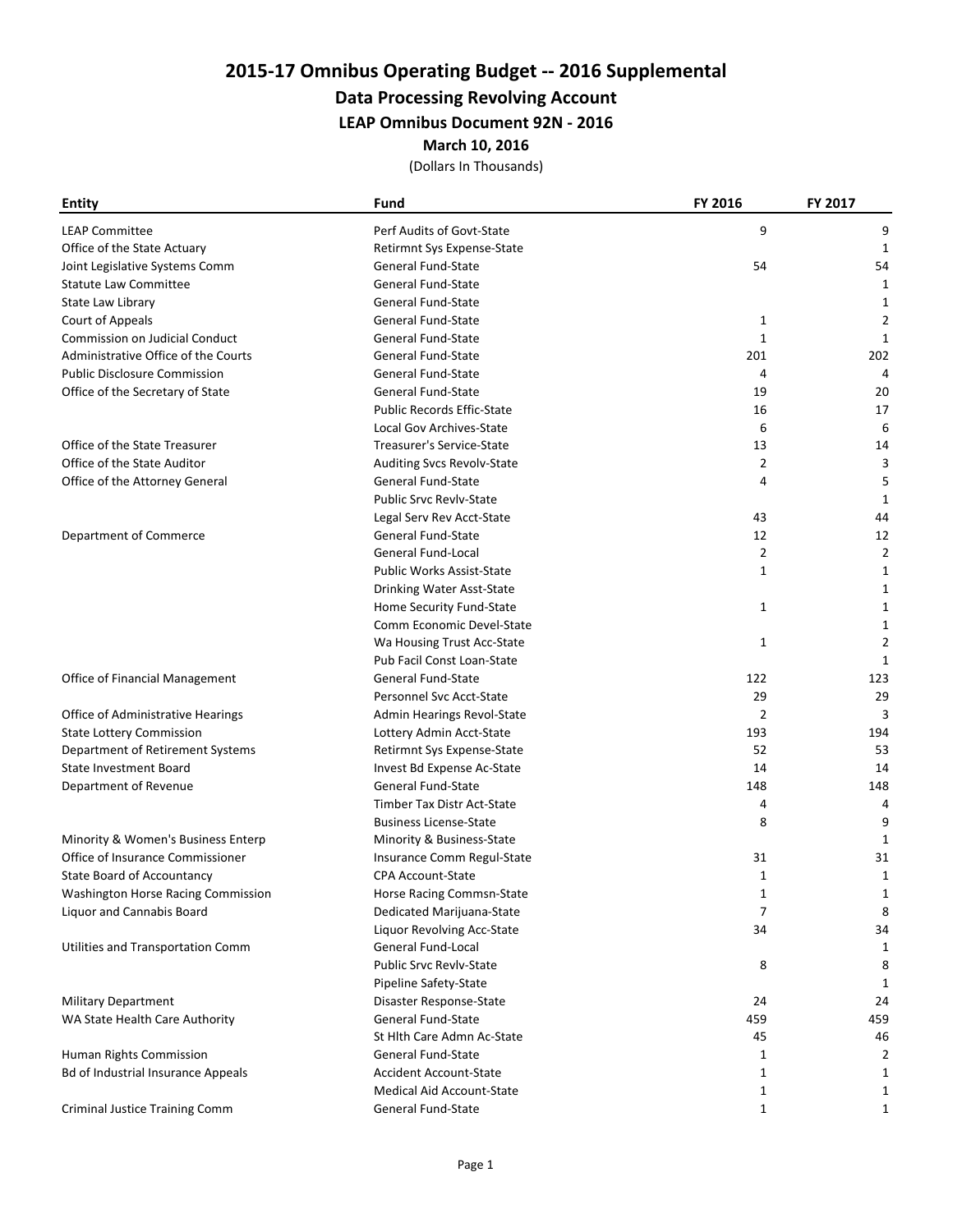# 2015-17 Omnibus Operating Budget -- 2016 Supplemental

## Data Processing Revolving Account

LEAP Omnibus Document 92N - 2016

March 10, 2016

(Dollars In Thousands)

| <b>Entity</b>                          | Fund                              | FY 2016        | FY 2017        |
|----------------------------------------|-----------------------------------|----------------|----------------|
| Department of Labor and Industries     | <b>General Fund-State</b>         | 3              | 3              |
|                                        | <b>Electrical License-State</b>   | 3              | 3              |
|                                        | <b>Accident Account-State</b>     | 159            | 160            |
|                                        | <b>Medical Aid Account-State</b>  | 141            | 141            |
| Department of Health                   | General Fund-State                | 121            | 122            |
|                                        | General Fund-Local                | 23             | 24             |
|                                        | Health Prfessns Acct-State        | 26             | 26             |
|                                        | Safe Drink Wtr Acct-State         |                | 1              |
|                                        | <b>State Toxics Control-State</b> |                | 1              |
|                                        | Med Test Site Licen-State         |                | 1              |
| Department of Veterans' Affairs        | <b>General Fund-State</b>         | 7              | 10             |
|                                        | <b>General Fund-Local</b>         | $\overline{2}$ | 4              |
| <b>Department of Corrections</b>       | <b>General Fund-State</b>         | 243            | 243            |
| Dept of Services for the Blind         | <b>General Fund-State</b>         | 5              | 5              |
| <b>Employment Security Department</b>  | General Fund-Local                | 4              | 4              |
|                                        | Admin Contingen Acct-State        | 156            | 157            |
|                                        | <b>Employment Service-State</b>   | 159            | 160            |
| Dept of Social and Health Services     | <b>General Fund-State</b>         | 887            | 887            |
| Department of Ecology                  | <b>General Fund-State</b>         | 25             | 26             |
|                                        | Waste Reduct/Recycle-State        | 4              | 5              |
|                                        | <b>State Toxics Control-State</b> | 63             | 64             |
|                                        | Water Quality Permit-State        | 22             | 22             |
|                                        | <b>Environ Legacy Stwd-State</b>  | 14             | 15             |
|                                        | Hazardous Waste-State             | 4              | 4              |
|                                        | Radioactive Mixed-State           | 8              | 8              |
|                                        | Oil Spill Prevn Acct-State        | 4              | 4              |
| State Parks and Recreation Comm        | Parks Renewal Acct-State          | 8              | 9              |
| Rec and Conservation Funding Board     | <b>General Fund-State</b>         | 2              | 3              |
|                                        | <b>Recreation Resources-State</b> | 3              | 4              |
| <b>State Conservation Commission</b>   | <b>General Fund-State</b>         |                | 1              |
| Dept of Fish and Wildlife              | General Fund-State                | 37             | 38             |
|                                        | General Fund-Local                | 33             | 34             |
|                                        | <b>State Wildlife Acct-State</b>  | 49             | 49             |
| <b>Puget Sound Partnership</b>         | <b>General Fund-State</b>         |                | 1              |
| <b>Department of Natural Resources</b> | <b>General Fund-State</b>         | 13             | 14             |
|                                        | Forest Development-State          | 11             | 11             |
|                                        | Aquatic Lands Acct-State          | $\mathbf{1}$   | $\overline{2}$ |
|                                        | Res Mgmt Cost Acct-State          | 24             | 24             |
|                                        | <b>Surface Mining Recl-State</b>  |                | 1              |
|                                        | <b>Forest Practices App-State</b> |                | 1              |
|                                        | Agric College Trst-State          |                | $\mathbf{1}$   |
| Department of Agriculture              | <b>General Fund-State</b>         | 6              | 7              |
|                                        | Aquatic Lands Acct-State          |                | $\mathbf{1}$   |
|                                        | <b>State Toxics Control-State</b> |                | 1              |
| Washington State Patrol                | <b>General Fund-State</b>         | 31             | 31             |
| Department of Licensing                | <b>Business Professions-State</b> | 9              | 9              |
| <b>Public Schools</b>                  | <b>General Fund-State</b>         | 63             | 64             |
| State School for the Blind             | <b>General Fund-State</b>         | 4              | 4              |
| Childhood Deafness & Hearing Loss      | General Fund-State                | $\mathbf{1}$   | 2              |